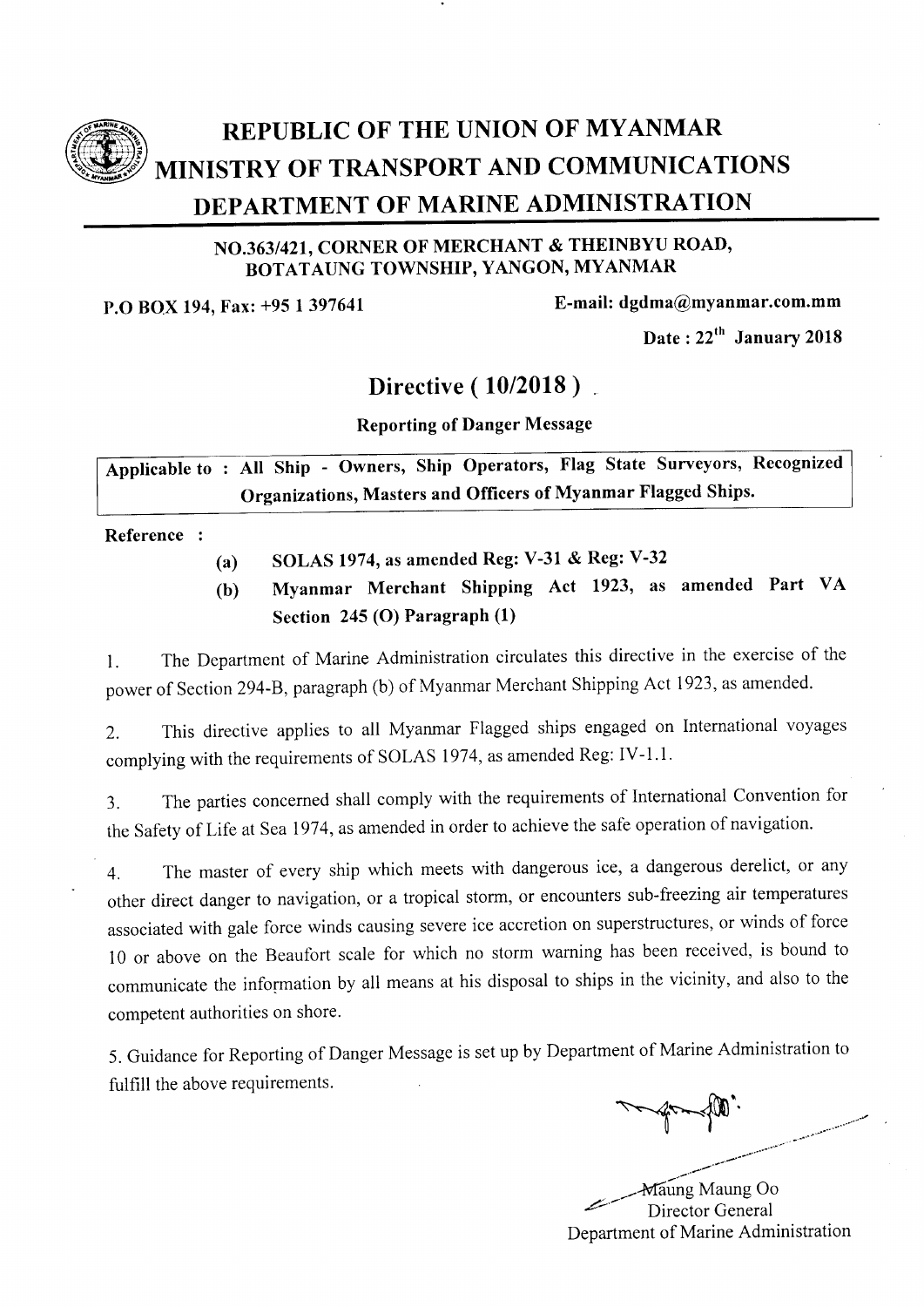

# REPUBLIC OF THE UNION OF MYANMAR MINISTRY OF TRANSPORT AND COMMUNICATIONS DEPARTMENT OF MARINE ADMINISTRATION

### NO.363/421, CORNER OF MERCHANT & THEINBYU ROAD, BOTATAUNG TOWNSHIP, YANGON, MYANMAR

P.O BOX 194, Fax: +95 1397641 E-mail: dgdma@myanmar.com.mm

Date:  $22<sup>th</sup>$  January 2018

#### Guidance for the Reporting of Danger Message

:

#### Introduction:

1. The Department of Marine Administration sets up this Guidance to fulfill the requirements in accordance with the Directive (10/2018). The Reporting of the Danger Message according to this Guidance is summarized as follows;

- Masters to communicate information on navigational dangers,
- . Contracting Governments to promulgate danger information,
- Messages free of charge to ships,
- Details of information to include in danger messages, and
- Examples of typical danger messages.

#### Application:

Z. The master of every ship which meets with dangerous ice, a dangerous derelict, or any other direct danger to navigation, or a tropical storm, or encounters sub-freezing air temperatures associated with gale force winds causing severe ice accretion on superstructures, or winds of force l0 or above on the Beaufort scale for which no storm warning has been received, is bound to communicate the information by all means at his disposal to ships in the vicinity, and also to the competent authority on shore.

3. The form in which the information is sent is not obligatory. It may be transmitted either in language (preferably English) or by means of the International Code of Signals.

4. For the purpose of this Guidance, the Master of Myanmar. Flagged Ship shall report the following incidents to ships in the vicinity and the competent authority on shore (all stations) without delay including the prescribed information;

#### 4.1. Ice, derelicts and other direct dangers to navigation:

4.1.1 The kind of ice, derelict or danger observed.

- 4.1.2 The position of the ice, derelict or danger when last observed.
- 4.1.3 The time and date (Universal Co-ordinated Time) when the danger was last observed.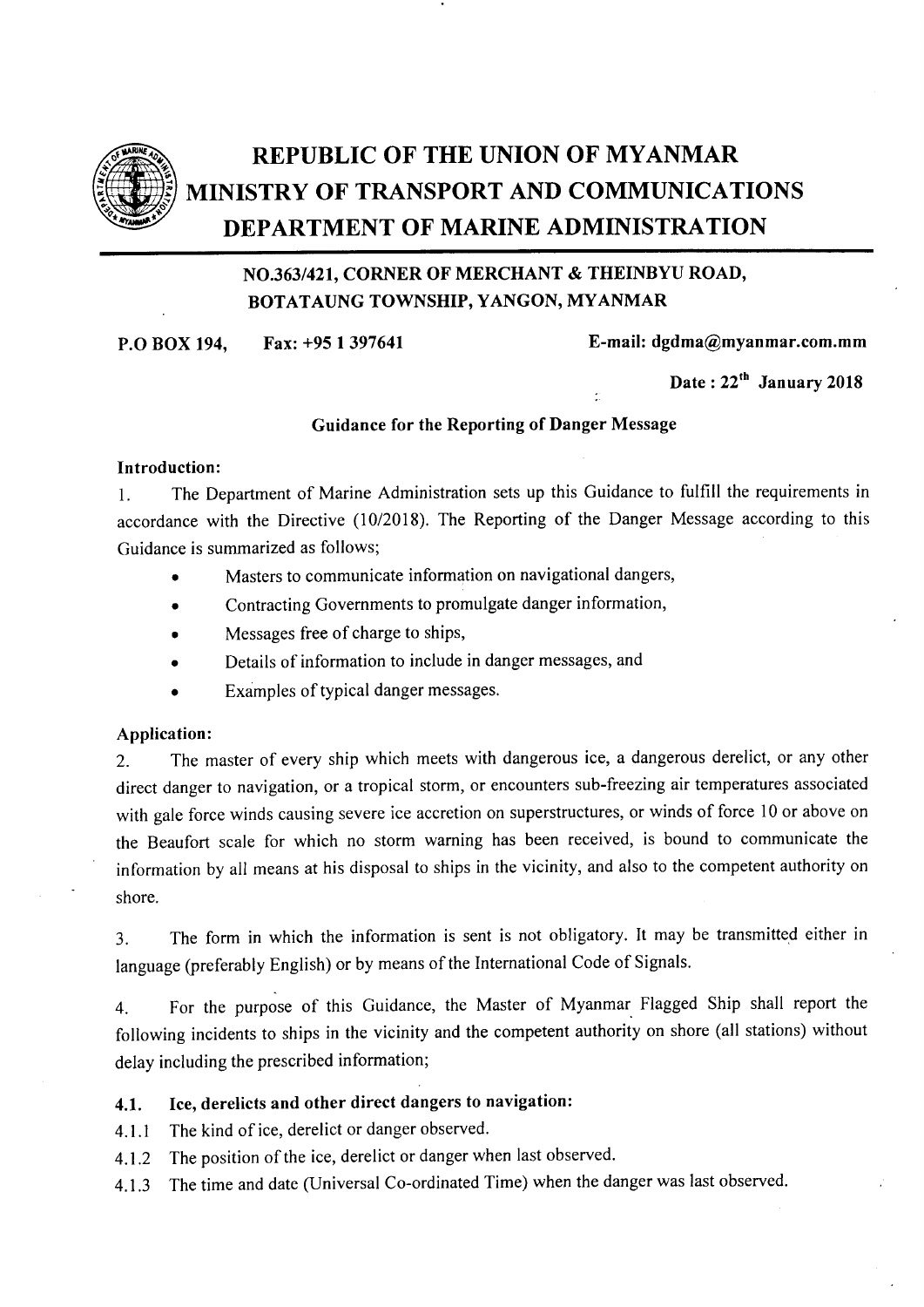#### 4.2. Tropical cyclones (storms):

- 4.2.1 A statement that a tropical cyclone has been encountered. This obligation should be interpreted in a broad spirit, and information transmitted whenever the master has good reason to believe that a tropical cyclone is developing or exists in the neighborhood.
- 4.2.2. Time, date (Universal Co-ordinated Time) and position of ship when the observation was taken.
- 4.2.3 As much of the following information as is practicable should be included in the message:
	- barometric pressure, preferably corrected (stating millibars, millimetres, or inches, and whether corrected or uncorrected);
	- barometric tendency (the change in barometric pressure during the past three hours);
	- true wind direction;
	- wind force (Beaufort scale);
	- state of the sea (smooth, moderate, rough, high);
	- swell (slight, moderate, heavy) and the true direction from which it comes. Period or length of swell (short, average, long) would also be of value;
	- true course and speed of ship.
- 4.3. Sub-freezing air temperatures associated with gale force winds causing severe ice accretion on superstructures:
- 4.3.1 Time and date (Universal Co-ordinated Time).
- 4.3.2 Air temperature.
- 4.3.3 Sea temperature (if practicable).
- 4.3.4 Wind force and direction.

5. When a master has reported a tropical cyclone or other dangeroustorm, it is desirable but not obligatory, that further observations be made and transmitted hourly, if practicable, but in any case at intervals of not more than 3 hours, so long as the ship remains under the influence of the storm.

6. Winds of force l0 or above on the Beaufort scale for which no storm warning has been received. This is intended to deal with storms other than the tropical cyclones referred to in paragraph 4.2; when such a storm is encountered, the message should contain similar information to that listed under the paragraph but excluding the details concerning sea and swell

#### Examples of Reporting Dangerous Message:

 $(1)$  Ice

- r TTT ICE. LARGE BERG SIGHTED IN 4506 N, 44IOW, AT O8OO UTC. MAY 15.
- (2) Derelicts
	- O TTT DERELICT. OBSERVED DERELICT ALMOST SUBMERGED IN 4006 N, 1243W, AT 1630 UTC. APRIL 21.